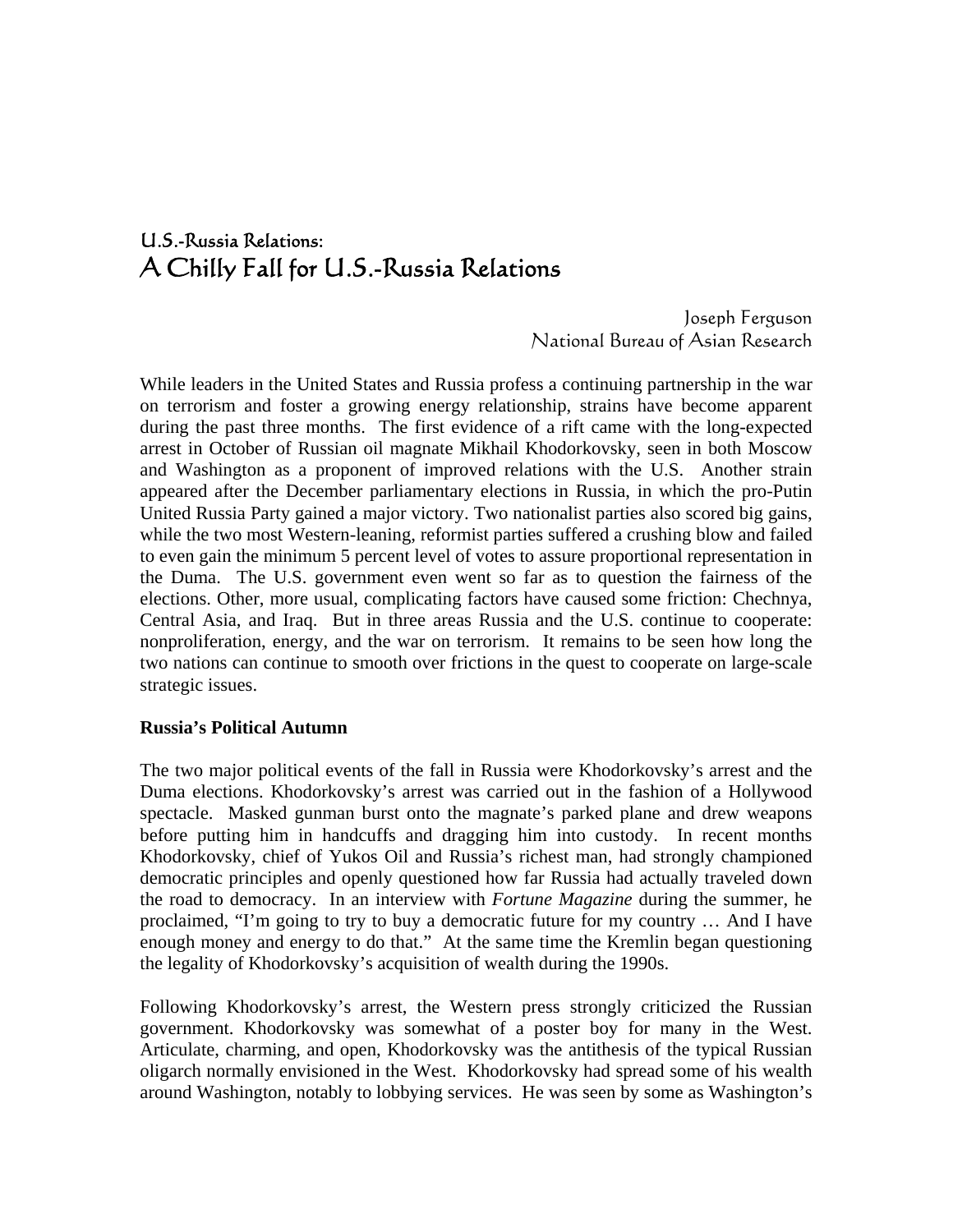"most influential agent in Moscow." The reaction of the U.S. government has been somewhat muted, although some criticism has filtered out. As usual, the actual situation in Russia is far less black and white than is often made out in the press. Khodorkovsky's wealth was in fact probably acquired using fairly dubious methods, and he publicly let on as much on several occasions.

Western-leaning politicians, and others within the Russian government are quite disturbed by the arrest and they warn of dark days for Russia. An official statement by the Union of Right Forces (not coincidentally one of the recipients of Khodorkovsky's largesse) said that, "It is obvious to us that the Khodorkovsky and Yukos cases are a political contract hit." The liberal Yabloko party joined in the criticism and its leader Grigory Yavlinsky bluntly said the government of President Vladimir Putin was nothing but a regime of "Stalinist capitalism." Even Communist leader Gennady Zyuganov said that Khodorkovsky was not being prosecuted for economic crimes, but for his political ambitions.

The official U.S. reaction was cautious, but concerned. U.S. Ambassador to Russia Alexander Vershbow said, "We won't comment on the legal basis for Khodorkovsky's detention, it would appear though, that the law is being applied selectively at the very least." State Department spokesman Richard Boucher added, "We are concerned about the potentially negative implications for the rule of law [in Russia]." Others in Washington are less concerned about diplomatic niceties, including Arizona Sen. John McCain who has warned of "a creeping coup against the forces of democracy and market capitalism in Russia." Both McCain and neo-conservative icon Richard Perle have called for the Bush administration to not invite Vladimir Putin to the G-8 summit scheduled for the spring of 2004 in the U.S. The American press has been equally vitriolic. A *Washington Post* editorial page asked the age-old question: "Who lost Russia?" The *New York Post* commented that there seemed to be "something rotten in Russia." A *Wall Street Journal* headline announced that the "Arrest of Yukos Chairman Imperils Russia's Revival."

The Bush administration has been somewhat reluctant to criticize its newfound strategic partner. In an editorial in the *Washington Post,* former U.S. ambassador at large for the Commonwealth of Independent States, Stephen Sestanovich, wrote about this dilemma: "White House and State Department (CIS) officials think they can't be totally silent as Russia takes an authoritarian turn, but they don't want to jeopardize President Vladimir Putin's support on front-burner national security problems."

The Dec. 7 Duma elections also raised eyebrows in the West. Europe's reaction to events unfolding in Russia has been particularly negative. The elections were monitored by the Organization for Security and Cooperation in Europe (OSCE). The OSCE polling agents suggested the vote was tainted because the Kremlin had allowed state resources to be released in order to support the United Russia Party, whose main ideology appears to be its loyalty to Putin. The Bush administration could not completely ignore the unfolding events. In reaction to the elections White House spokesman Scott McClellan said, "The OSCE … expressed concerns about the fairness of the election campaign. We share those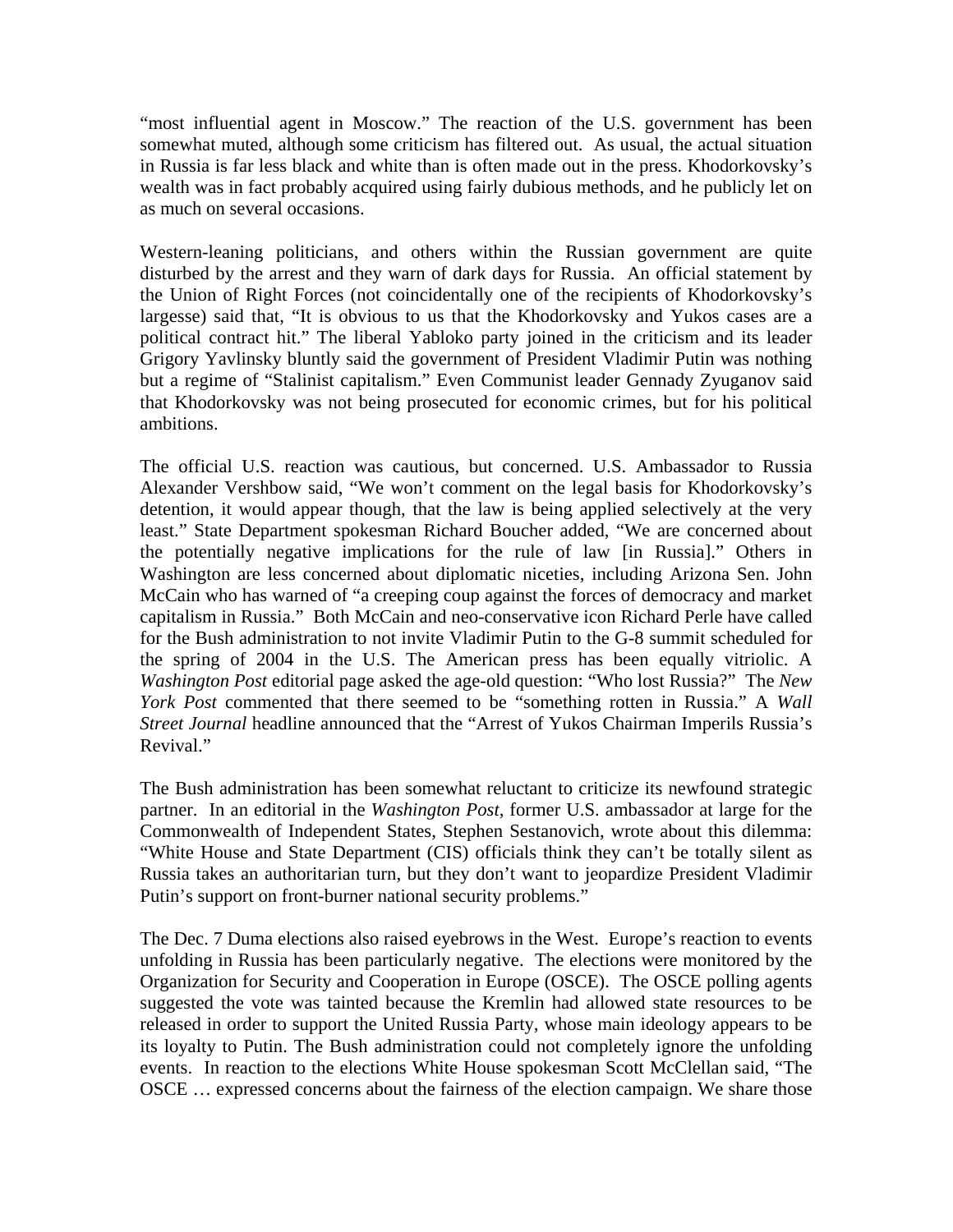concerns." Russia's leaders were not immune to the criticism and they lashed out at the West's "double standards" and "interference in Russia's internal affairs" (Foreign Minister Ivanov).

#### **Other Problem Areas**

Shortly after his return from the United States early in the fall, Putin granted a long interview to *The New York Times*, in which he spoke of the U.S.-Russian relationship. Although Putin spoke of the partnership as a natural fit, and said that it is a "strategic choice" for Russia, he went on to say that Russia did not agree with U.S. policy either in Iran or Iraq. A few days later during a visit to the U.S., Russian Defense Minister Sergei Ivanov let his hosts know how uncomfortable Russia feels about the U.S. military presence in Central Asia. He went on to state that the Russian government expects the U.S. to withdraw from bases in former Soviet republics in Central Asia once antiterror operations in Afghanistan are complete.

Furthermore, during Ivanov's visit, which was part of a summit of NATO defense ministers in Colorado, the Kremlin unveiled its new doctrine for Russian military preparedness in the  $21<sup>st</sup>$  century. According to the new doctrine Russia announced that it is prepared to use preemptive strikes against *perceived* threats and will continue to mobilize its nuclear arsenal to deter instability along its own borders. Ivanov, however, pointed out that a large-scale war with the U.S. or other NATO members has "been excluded from the spectrum of the most probable conflicts." Upon his return, in an interview with the Moscow weekly *Moskovskiy Komsomolets*, Ivanov said that he felt Russia and the U.S. could not be called allies, though they are "certainly not enemies."

In an October interview with the Arab-language *Al Jazeera* network, Putin emphasized a "multipolar" world viewpoint, an obvious reference to Russia's displeasure with what is perceived around the world as a U.S. penchant to unilaterally manage global affairs. Shortly thereafter, however, Defense Minister Ivanov declared that Russia reserves the right to intervene militarily within the CIS in order to settle disputes that cannot be solved through negotiation. Putin added, in a similarly unilateral vein, that the pipelines carrying oil and natural gas to the West are Russia's prerogative to maintain in order to protect its national interests, "*even those parts of the system that are beyond Russia's borders*." (Emphasis added.)

A headline in the Russian daily *Nezavisimya Gazeta* suggested that Moscow and Washington are "No Longer Enemies, But No Longer Friends." A long, investigative article in the *Moscow Times* in late December speculated that Washington was unhappy with the growing power in Moscow of the *siloviki* (the group of former KGB agents now working close with Putin in the Kremlin). Furthermore, the article hinted that the *siloviki* hoped to leverage the new petro profits into a modern defense arsenal and that a new cold war could be imminent. The same idea was published in a Russian-language article in the on-line news service *Polit.ru*.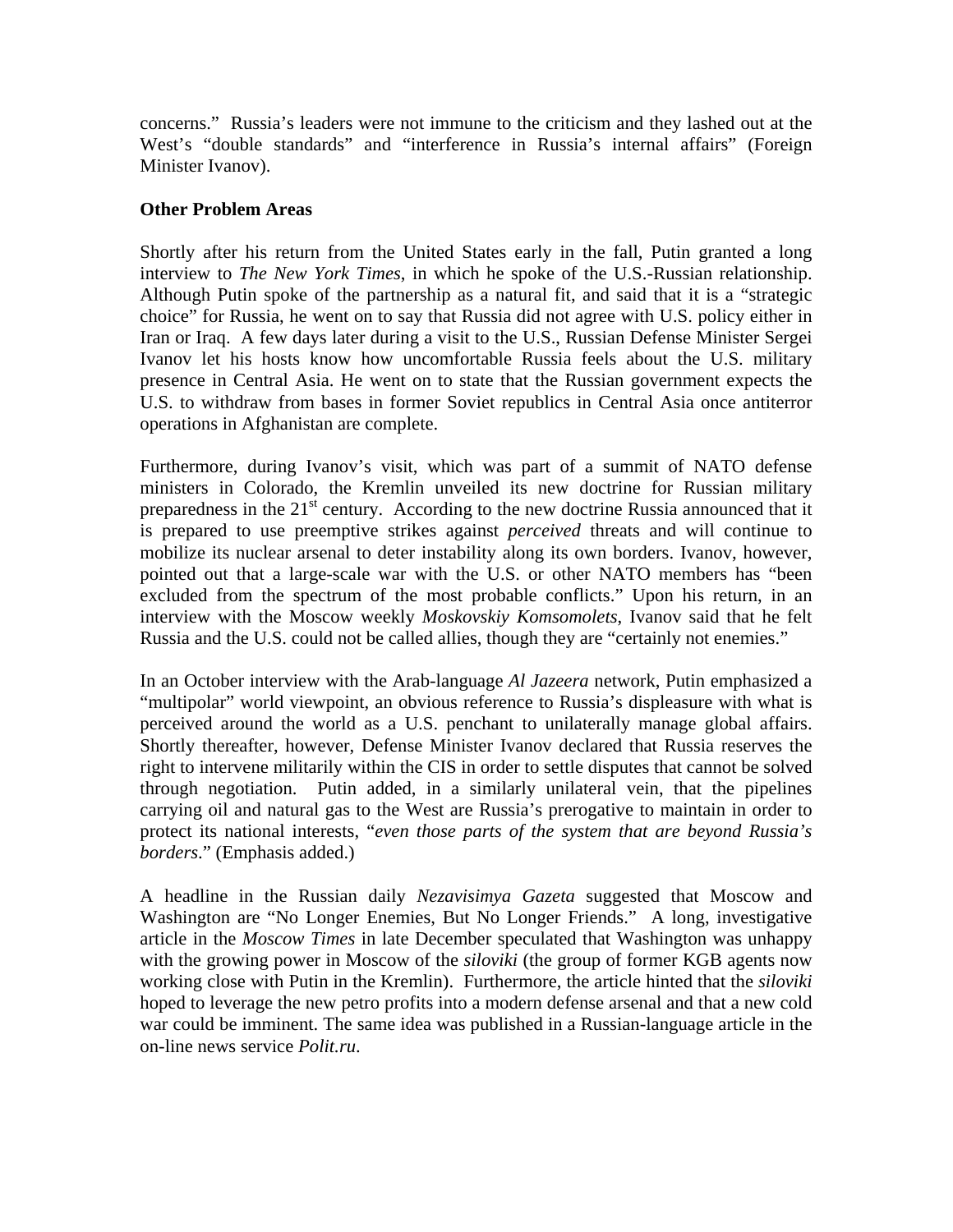Early in the fall the U.S. government quietly opted not to renew a five-year agreement with Russia on the Nuclear Cities Initiative (NCI), a U.S. Department of Energy effort that has channeled \$87 million into business development at three once-secret cities devoted to nuclear weapons R&D. This program, which expired on Sept. 22, helped to steer thousands of Russian weapons scientists into civilian work. The decision to drop the program was made when U.S. officials expressed concern about legal issues with Russian civilians involved in the program. U.S. Secretary of Energy Spencer Abraham reaffirmed his department's desire to continue the program by releasing an additional \$9 million to pay for a medical imaging center at a former nuclear research site. Given that this was but a provisional arrangement, the program's days appear to be numbered.

The touchy issue of visas became again a source of strain in the U.S.-Russian relationship. The strict guidelines involved with the issuing of visas for Russian citizens hoping to visit the U.S. became even more complicated when the State Department announced that henceforth all applicants would have to be fingerprinted. In early December, more fuel was added to the mix when the United States decided to bar the businesses of nations opposing the U.S. operation in Iraq from participating in that nation's reconstruction. The biggest targets of this decision were France, Germany, and Russia. One press report suggested that Russia was woken up by a "slap in the face." This issue was particularly vexing for many Russian companies long involved in Iraq that were effectively barred from bidding on up to \$18.6 billion worth of contracts to rebuild Iraq. Many in Russia referred to the sanctions list as "Wolfowitz's list."

#### **The Middle East, the Caucasus, and Energy**

Friction notwithstanding, the United States and Russia continue to work together when it is strategically expedient. There are signs that Moscow is slowly changing its stance on Iran. Russian officials began pressuring leaders in Teheran to make good on promises to open their nuclear facilities to international inspection. The Kremlin also threatened to halt an \$800 million deal to build a reactor for a power plant if Iran refused to allow inspections. To the north of Iran in Georgia, there were also signs that the United States and Russia were prepared to cooperate. Leaders from the two countries worked behind the scenes to resolve Georgia's political crisis, especially as it became clear that Eduard Shevardnadze might be willing to shed blood in his effort to maintain power. Russian Foreign Minister Ivanov played a key role in mediating between the opposition and Shevardnadze, after weeks of protests over disputed parliamentary elections. As part of this effort Secretary of State Colin Powell spoke often by telephone with Ivanov.

Additionally, in November Moscow and Washington reached an agreement to collaborate in returning weapons-grade uranium to Russia from vulnerable nuclear reactors in the former USSR. The plan to repatriate the highly enriched uranium (HEU) coincides with their cooperation in the war on terrorism. HEU is attractive to terrorists because it can be fashioned into a crude nuclear device with relative ease.

The area of greatest collaboration between Moscow and Washington continues to be in the energy sector. U.S. Ambassador to Russia Vershbow termed the Russian-U.S.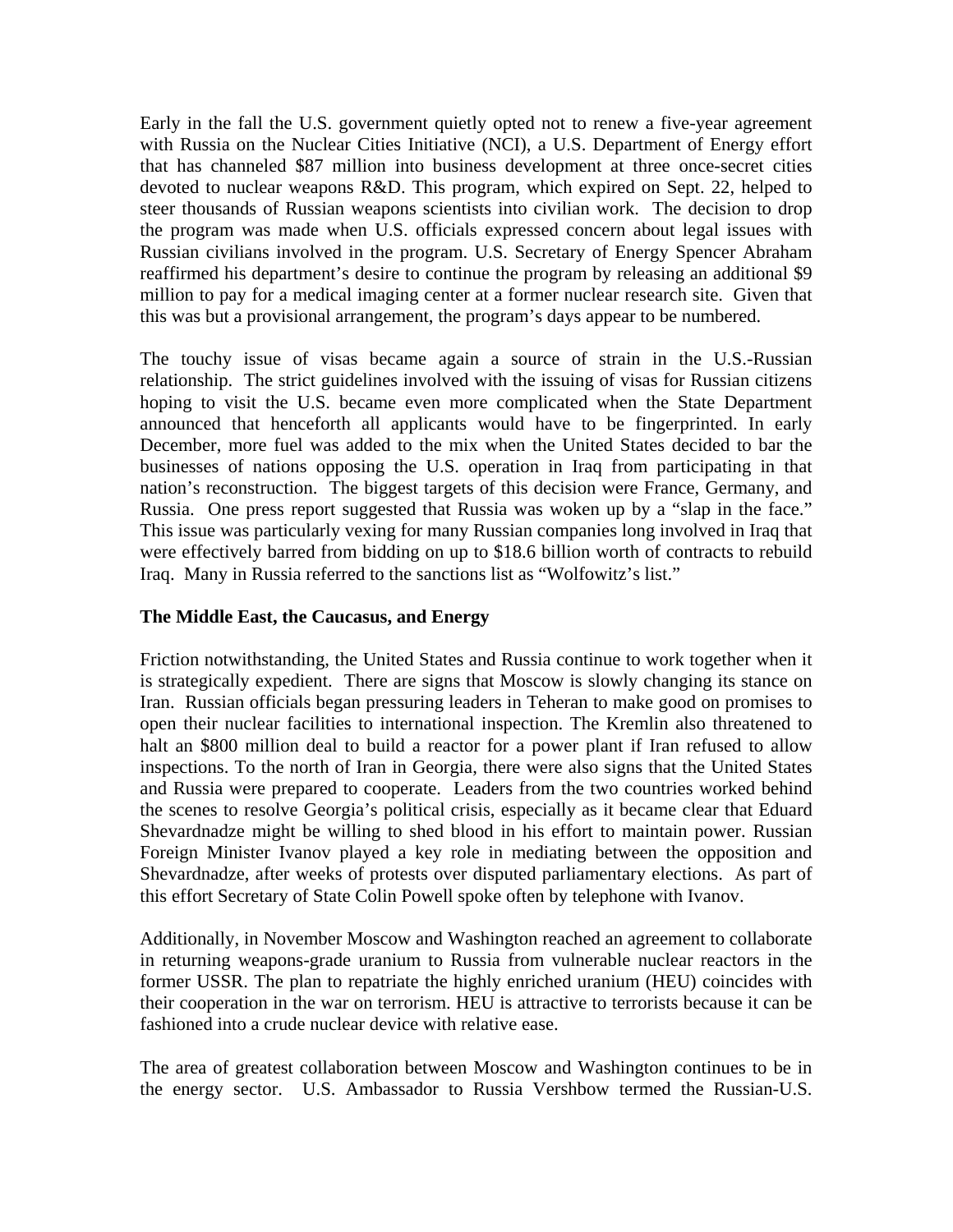partnership in energy sector "almost ideal." As mentioned in last quarter's *Comparative Connections* article, "Energizing the Relationship," the Russian oil firm LUKoil has opened a number of gas stations in New York and has plans to expand across the Mid-Atlantic states. New York Sen. Chuck Schumer was ebullient about the prospects of U.S.-Russian oil cooperation. Schumer trumped: "OPEC and Saudi Arabia have held New Yorkers in the palms of their hands for too long, jacking up our gas prices at will … LUKoil's huge investment in New York gives us a choice – an opportunity to cut our reliance on Middle East oil without having to drive our cars any less."

### **East Asia**

Putin continues to pay great personal attention to Russia's policy in East Asia. During his lengthy visit to Malaysia and Thailand, Putin called on all APEC members to invest in Siberian and Russian Far East development. He particularly urged investment in Russia's oil and gas complex, as this area is "strategically important for Russia."

There is speculation that the Kremlin is playing Japan and China off one another in an effort to have a Far Eastern oil and gas pipeline financed. This indeed may be the case, but Russia should be given credit for pursuing positive relations with both nations. Although Chinese leaders have expressed frustration about the Russian decision to delay the start of the Angarsk-Daqing pipeline from Siberia to Northeastern China, Chinese-Russian trade has greatly increased and is expected to amount to \$14 billion in 2004. The bilateral trade level between the United States and Russia remains about \$10 billion annually. And Moscow continues to pursue a positive course in relations with Japan, in spite of the festering malaise of the territorial dispute. In a December visit to Tokyo, Russian Prime Minister Mikhail Kasyanov made a call for Japanese businesses to increase trade and investment in Russia. Although Japanese leaders urged Russia to abandon plans for a pipeline to China, and to expand energy ties with Japan instead, Kasyanov remained noncommittal. But he did stress that investment in Russia's energy complex would benefit the entire Asia-Pacific region.

Putin's visit to Southeast Asia for the APEC summit coincided with continuing efforts by the Russian military industrial complex to expand arms sales in the region. In August, Malaysia made an order for 18 *Sukhoi-30* aircraft worth more than \$400 million. In December Vietnam also reportedly signed a deal for \$100 million to purchase four *Sukhoi-30s*.

Russian diplomats continue to play an active role in the Korean Peninsula standoff, hoping that any settlement will be reached with Russian participation, which they hope will lead to some sort of financial gain for their country. They have remained firm in their support of the U.S. position that the DPRK must abandon any nuclear program. For the most part U.S. and Russian interests in the Asia-Pacific continue to be in alignment.

The year 2003 was a year in which the U.S.-Russian strategic partnership weathered some very tough spots, but the longer the framework remains in place, the more solid it is bound to become. As the upcoming Russian presidential election seems to be a foregone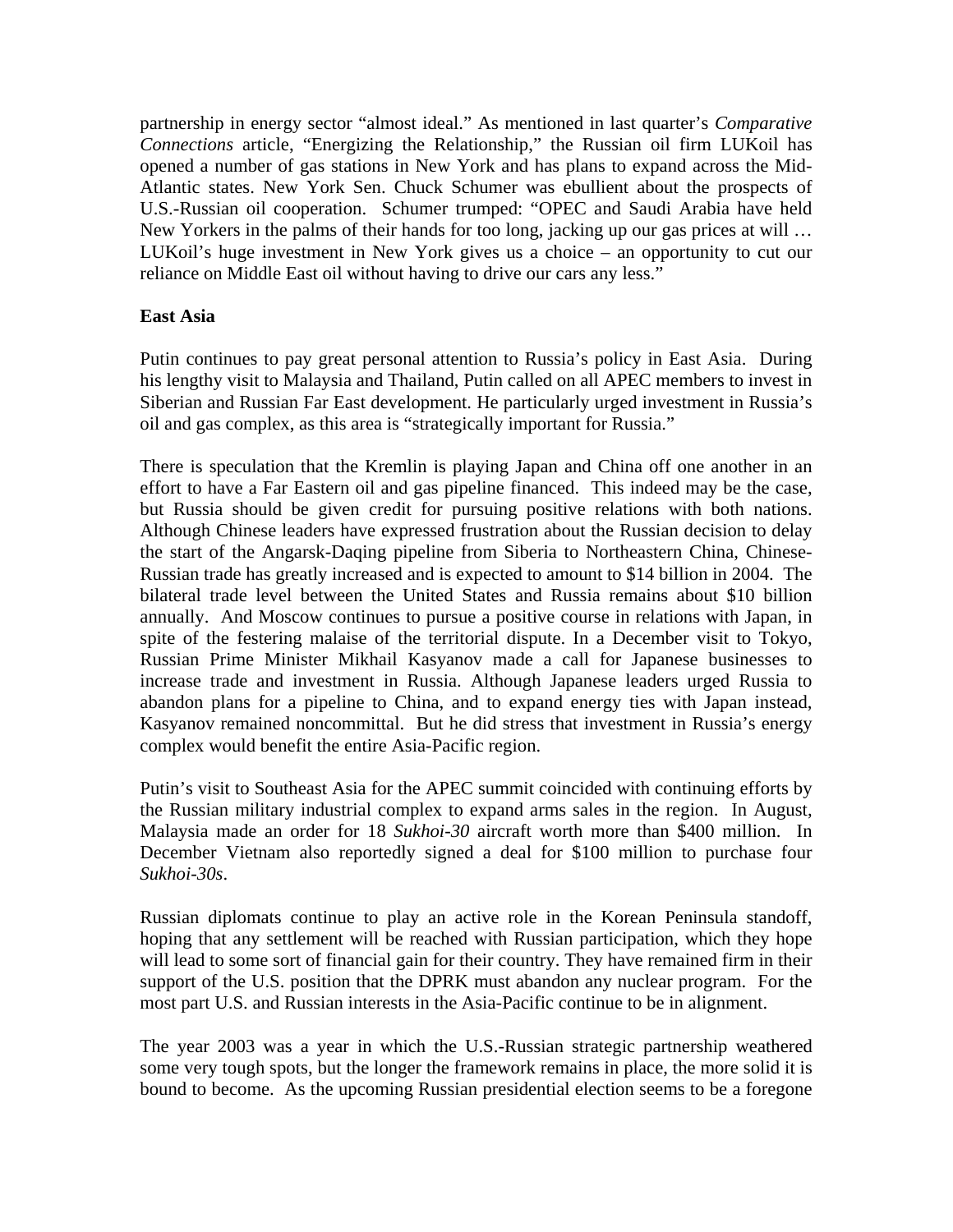conclusion, the November 2004 U.S. presidential elections will set the tone for the U.S.- Russian relationship for the next few years to come. For now, it seems that the leadership of both nations is committed to staying the course, in spite of a few hiccups along the way. Strategic issues continue to trump disagreements about issues such as human rights and free elections. This could change after 2004.

## **Chronology of U.S.-Russia Relations October-December 2003**

**Oct. 6, 2003:** Putin grants a long interview to *The New York Times* and speaks of the U.S.-Russian relationship, which he describes as a natural fit and says a "strategic choice" for Russia; he further says Russia does not agree with U.S. policy either in Iran or Iraq.

**Oct. 8-9, 2003:** Defense Minister Sergei Ivanov attends NATO Ministers of Defence meeting in Colorado. Participants review the Alliance's transformation in the context of the future security environment at an informal meeting. During Ivanov's visit, Kremlin unveils new doctrine for Russian military preparedness in the  $21<sup>st</sup>$  century.

**Oct. 4, 2003:** According to a Public Opinion Fund survey only 29 percent of Russians believe President Putin's September visit to the United States yielded important results.

**Oct. 8, 2003:** Moody's Investor's Service upgrades Russia to "Baa3" from "Ba2," surprising the market and prompting a rally in Russian bonds and stocks.

**Oct. 9, 2003:** At a summit between Putin and visiting German Chancellor Gerhard Schroeder, Defense Minister Sergei Ivanov declares that Russia reserves the right to intervene militarily within the Commonwealth of Independent States (CIS) to settle disputes that cannot be solved through negotiation. Ivanov also says that his government expects the American military to withdraw from bases in two former Soviet republics in Central Asia once the mission in Afghanistan was completed.

**Oct. 15, 2003:** Putin leaves Moscow on a 10-day trip to Malaysia, Thailand, and Kyrgyzstan. During the trip Putin attends the APEC summit in Bangkok and calls on APEC members to invest in the development of oil and gas resources of Russia's Far East and East Siberia.

**Oct. 20, 2003:** Putin meets with Japanese Prime Minister Koizumi in Bangkok to discuss North Korea and bilateral trade relations.

**Oct. 25, 2003:** Russian special forces arrest the head of Russia's largest oil producer, Mikhail Khodorkovsky, and prosecutors in Moscow charge him with tax evasion and fraud.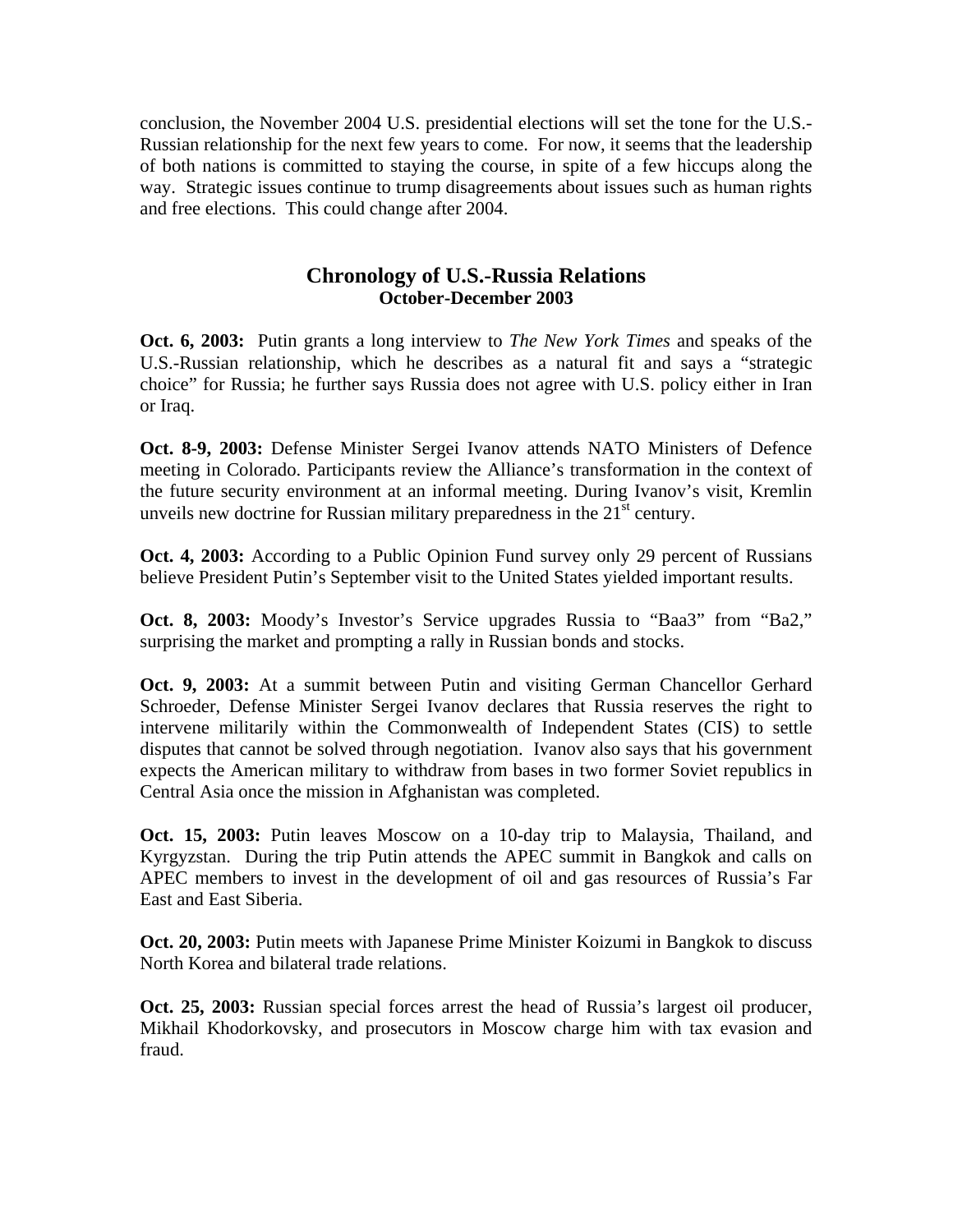**Oct. 27, 2003:** In an interview in *Moskovskiy Komsomolets* Defense Minister Ivanov states that Russia and the U.S. cannot be called allies at this point.

**Oct. 27, 2003:** State Department spokesman Richard Boucher questions whether Russian laws were being enforced selectively following the arrest of Khodorkovsky.

**Oct. 26, 2003:** Ambassador to Russia Vershbow says, "We won't comment on the legal basis for Khodorkovsky's detention, it would appear though, that the law is being applied selectively at the very least." State Department spokesman Richard Boucher also adds, "We are concerned about the potentially negative implications for the rule of law [in Russia]."

**Nov. 7, 2003:** Moscow and Washington reached an agreement to collaborate in returning weapons-grade uranium to Russia from vulnerable nuclear reactors in the former USSR. In a brief meeting with Russian Atomic Energy Minister Alexander Rumyantsev and Secretary of Energy Spencer Abraham in the White House, President Bush calls for a continuation of U.S.-Russian programs in the sphere of nuclear materials security.

**Nov. 8, 2003:** U.S. and Russia agree to collaborate in returning weapons-grade uranium to Russia from vulnerable nuclear reactors throughout the former Soviet Union.

**Nov. 18, 2003:** FM Igor Ivanov criticizes U.S. "excessive" tendency to use force and said the violence raging in Iraq had confirmed that Russia was right in opposing the U.S.-led toppling of Saddam Hussein.

**Nov. 20, 2003:** After Nov. 2 election results are invalidated, Georgian President Eduard Shevardnadze leaves office in the face of wide public protests.

**Dec. 7, 2003:** Russian parliamentary elections yield an overwhelming victory for the pro-Putin political party United Russia. Large gains are also registered by two nationalist parties. The Bush administration joins European human rights officials in expressing concern about the fairness of the elections.

Dec, 8, 2003: In reaction to the elections White House spokesman Scott McClellan said, "The OSCE … expressed concerns about the fairness of the election campaign. We share those concerns." FM Ivanov later lashes out at the West's "interference in Russia's internal affairs."

**Dec. 9, 2003:** U.S. bars French, German, and Russian companies (and other nonsupporters of the war) from competing for 18.6 billion in reconstruction contracts in Iraq.

**Dec. 10, 2003:** U.S. Embassy officials start fingerprinting Russian citizens hoping to visit the United States, which exacerbates the already tense visa issue in U.S.-Russian relations.